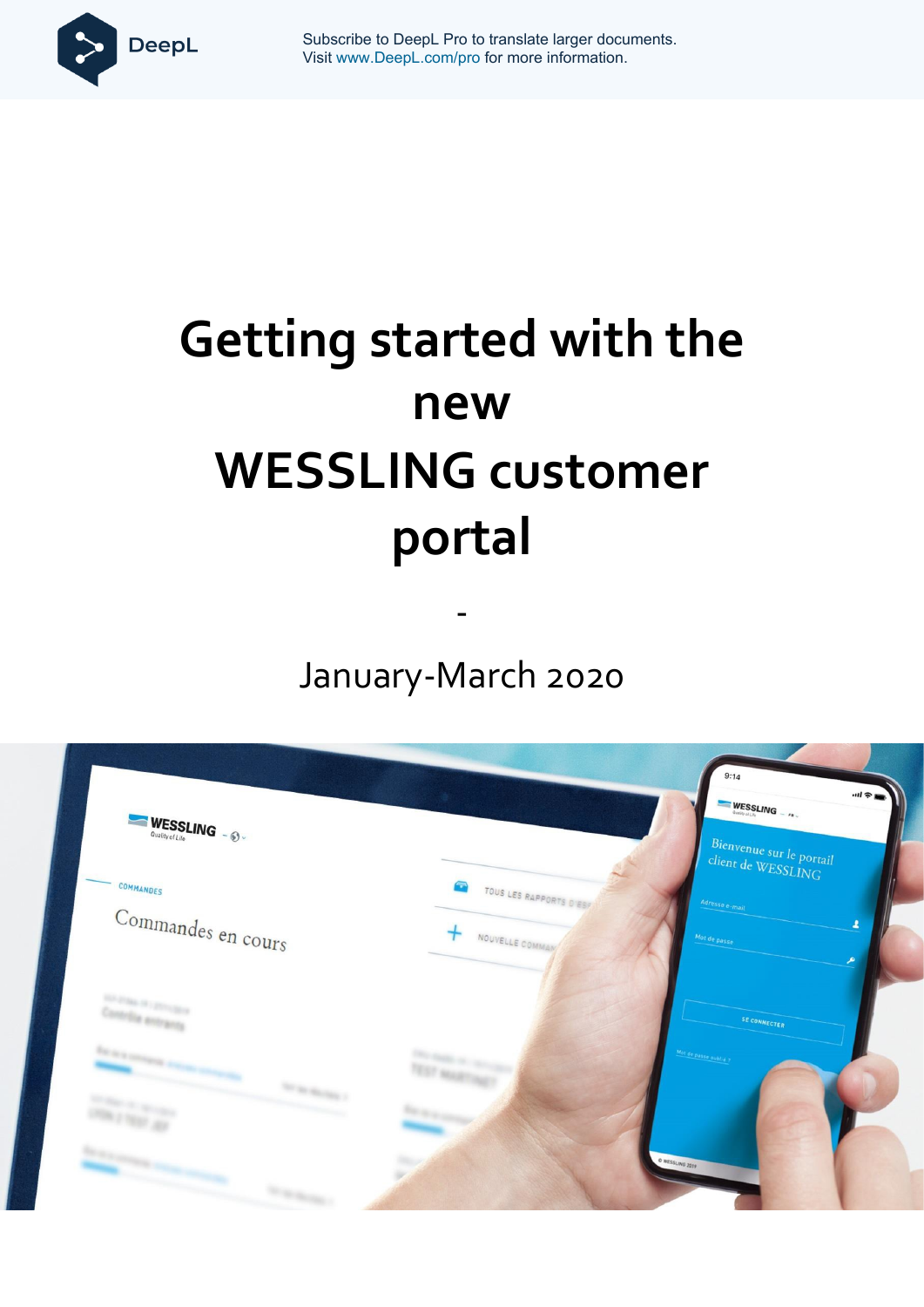

# **SUMMARY**

# 1. First connection2

| А. |                                                                                        |                 |
|----|----------------------------------------------------------------------------------------|-----------------|
| В. | Define the framework of the manufactured contain and a state of the manufactured order | $\overline{4}$  |
| C. |                                                                                        |                 |
|    |                                                                                        |                 |
| D. |                                                                                        | $6\overline{6}$ |
| E. |                                                                                        |                 |
|    |                                                                                        |                 |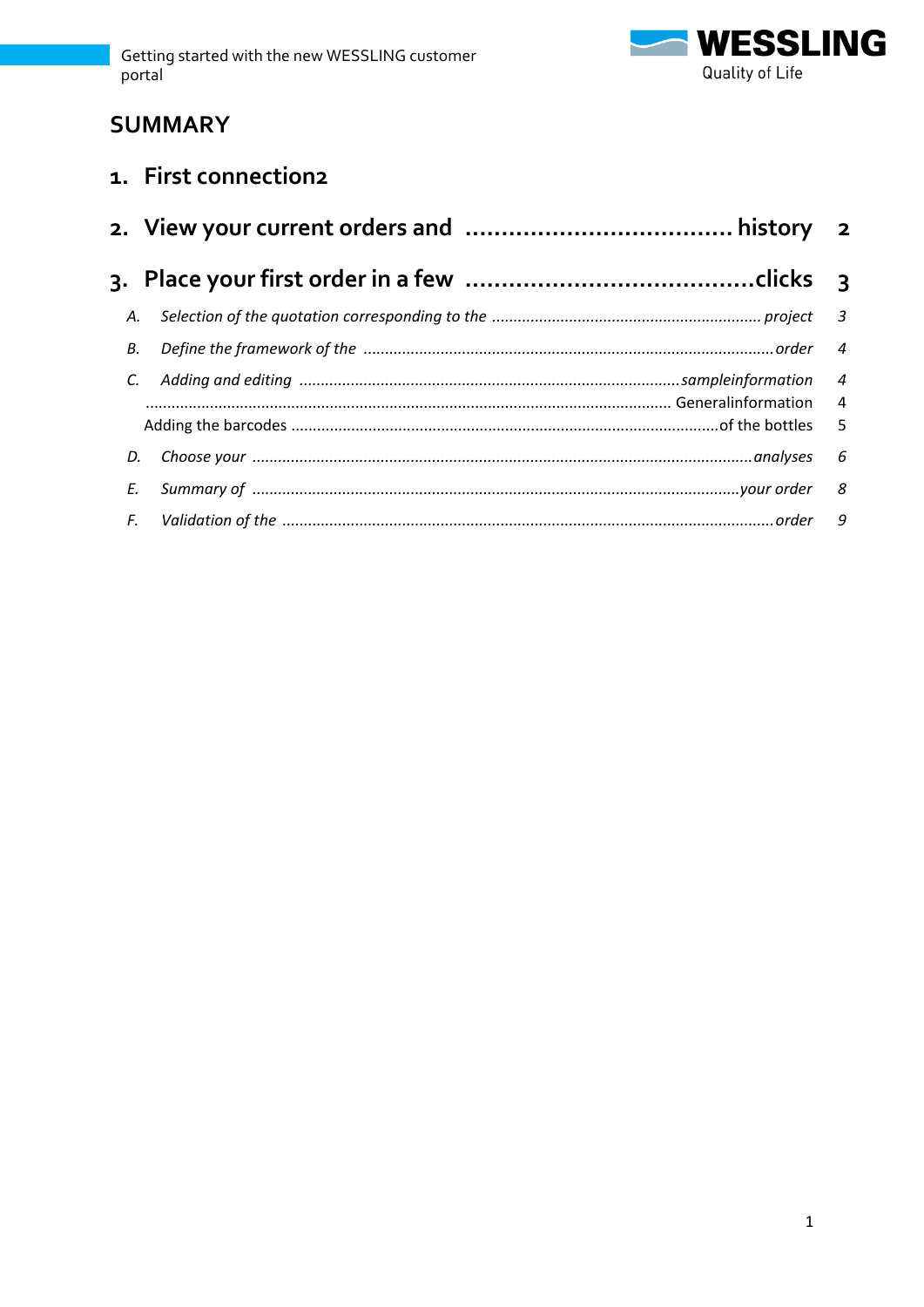$\overline{1}$ 





# <span id="page-2-0"></span>**1. First connection**

To log in to the [new customer portal](https://portal.wessling-group.com/dashboard) for the first time, please use the password that was sent to you by e-mail.

The first time you log in, you will be asked to change your password in order to personalise it. You can then log in again and start learning.

**Note:** Your old reports are automatically transferred to the new customer portal. You will therefore not lose any data.

## **2. View your current orders and history**

<span id="page-2-1"></span>Once logged in, you can :

- Monitor the status of your orders in real time,
- View your existing test reports, by clicking on "all test reports
- Place a new order, by clicking on "new order".

| $\blacksquare$ WESSLING $\lrcorner$<br>Quality of Life | MES COMMANDES        | SERVICES | NOUVELLE COMMANDE                        | FAQ | <b>PANIER</b>        | PROFIL               | <b>RECHERCHE</b> |
|--------------------------------------------------------|----------------------|----------|------------------------------------------|-----|----------------------|----------------------|------------------|
| <b>COMMANDES</b>                                       |                      |          |                                          |     |                      |                      |                  |
| Commandes en cours                                     |                      |          |                                          |     | VOIR MES COMMANDES > |                      |                  |
| CMU-00086-20   13/01/2020<br>Test                      |                      |          | ULY-23222-19   18/12/2019                |     |                      |                      |                  |
| État de la commande :Analyses commandées               | Voir les résultats > |          | État de la commande :Analyses commandées |     |                      | Voir les résultats > |                  |
| ULY-21364-19   27/11/2019<br>Contrôle entrants         |                      |          | ULY-20661-19   18/11/2019<br>LYON 2 TEST |     |                      |                      |                  |
| État de la commande :Analyses commandées               | Voir les résultats > |          | État de la commande :Analyses commandées |     |                      | Voir les résultats > |                  |

#### **Would you like to know what exactly your order status means?**

| State/Statu           | Meaning                                                                                                                                 |
|-----------------------|-----------------------------------------------------------------------------------------------------------------------------------------|
| Commissioned analyses | You have placed an order but the samples are not<br>have not yet arrived at WESSLING.                                                   |
| Delivered samples     | Your samples have arrived at WESSLING but have not<br>yet been sent to the laboratory.                                                  |
| Samples in process    | Your samples are sent to the laboratory and the<br>analyses are underway.                                                               |
| Full analyses         | All test results have been entered.                                                                                                     |
| Validated samples     | The test results have been approved by the authorised<br>personnel. The test report is issued or will be issued<br>shortly.             |
| Samples on hold       | This status is displayed if you have not ordered any<br>analyses on the samples or if you have defined<br>that they will not be tested. |
| Important information | Please contact your dedicated client manager.                                                                                           |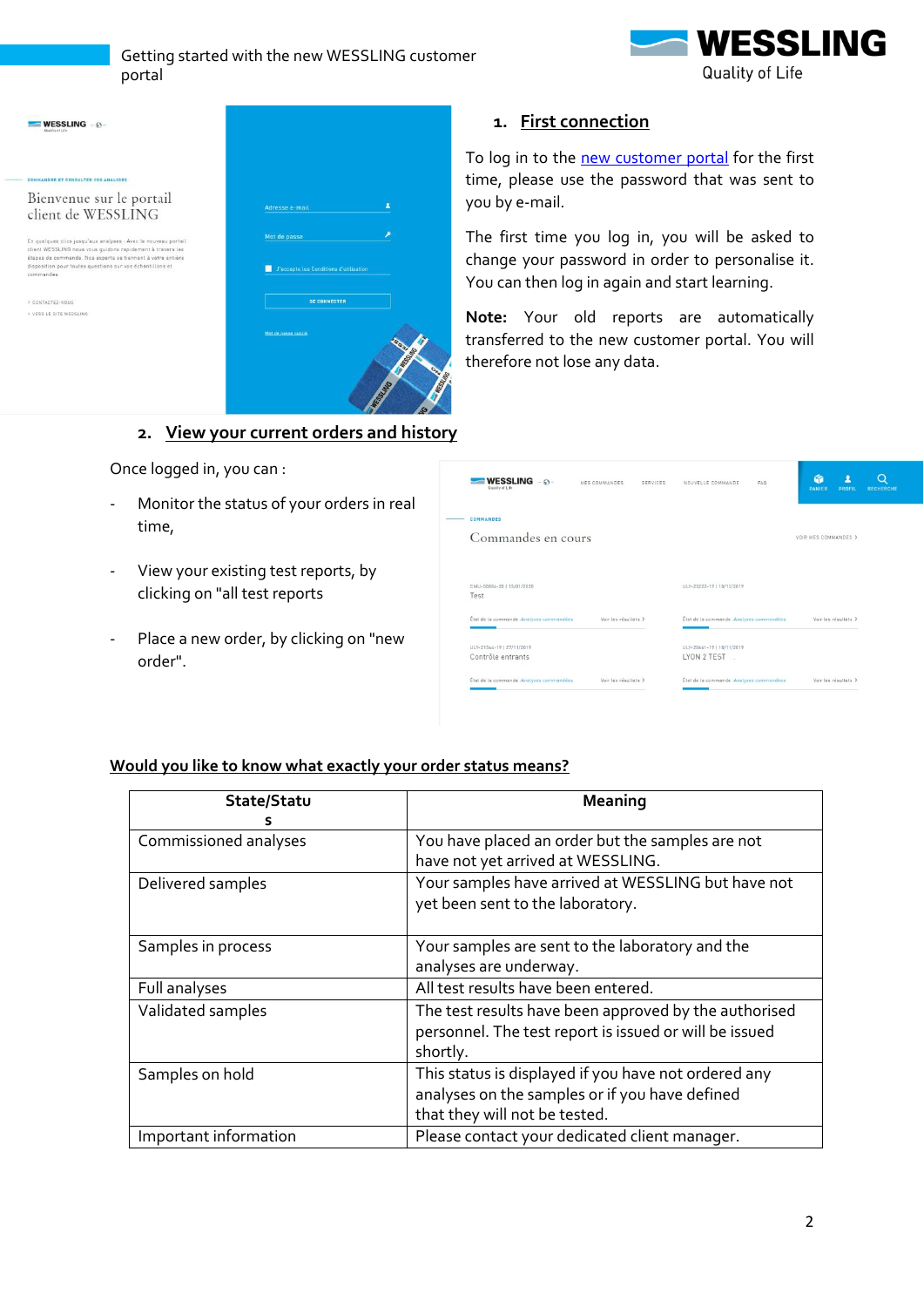

# **3. Place your first order in a few clicks**

## *A. Selection of the quotation corresponding to the project*

VOIR MES COMMANDES >

<span id="page-3-1"></span><span id="page-3-0"></span>To start your order you have **three** possibilities.

**1.** Either you click on "New order" in the menu at the top of the page and you will find the quotations previously defined with your consultant. You then select the one corresponding to the sampling and analysis project in progress.

| <b>WESSLING</b><br>Quality of Life | MES COMMANDES | SERVICES                                                                                                                                                                                              | FAQ<br>NOUVELLE COMMANDE   | PROFIL          | <b>RECHERCHE</b>                        |
|------------------------------------|---------------|-------------------------------------------------------------------------------------------------------------------------------------------------------------------------------------------------------|----------------------------|-----------------|-----------------------------------------|
| Nouvelle commande                  |               |                                                                                                                                                                                                       |                            |                 |                                         |
|                                    |               | Sur cette page vous pouvez sélectionner le devis que vous souhaitez utiliser pour votre commande. Si<br>vous souhaitez commander avec un nouveau devis, merci de vous rapprocher de votre conseiller. |                            |                 |                                         |
|                                    |               | Veuillez choisir le devis qui convient à votre commande ou afficher les détails de celui-ci.                                                                                                          |                            | A               |                                         |
| ID de référence                    | 1344052       | ID de référence                                                                                                                                                                                       | 1272063                    | votre commande. | Choisissez s'il vous plaît le devis pou |
| Test commande en ligne Métaux      |               |                                                                                                                                                                                                       | Projet Environnement - Eau |                 |                                         |
| Informations sur le devis. >       |               | Informations sur le devis >                                                                                                                                                                           |                            |                 |                                         |
| <b>CHOISIR</b>                     |               | <b>CHOISIR</b>                                                                                                                                                                                        |                            |                 |                                         |

| Quality of Life | <b>WESSLING</b><br>$\Omega$                                                                                                                                                                                                                              | MES COMMANDES | SERVICES | NOUVELLE COMMANDE | <b>FAQ</b>                                     | ю<br><b>PANIER</b> | <b>PROFIL</b> | <b>RECHERC</b> |
|-----------------|----------------------------------------------------------------------------------------------------------------------------------------------------------------------------------------------------------------------------------------------------------|---------------|----------|-------------------|------------------------------------------------|--------------------|---------------|----------------|
|                 | <b>COMMANDER ET CONSULTER VOS ANALYSES</b><br>Bienvenue sur le portail<br>client de WESSLING                                                                                                                                                             |               |          |                   | TOUS LES RAPPORTS D'ESSAI<br>NOUVELLE COMMANDE |                    |               |                |
| commandes.      | En quelques clics jusqu'aux analyses : Avec le nouveau portail<br>client WESSLING nous vous quidons rapidement à travers les<br>étapes de commande. Nos experts se tiennent à votre entière<br>disposition pour toutes questions sur vos échantillons et |               |          |                   |                                                |                    |               |                |
| COMMANDES       |                                                                                                                                                                                                                                                          |               |          |                   |                                                |                    |               |                |

Commandes en cours

**3.** If you have already placed orders via this portal and saved them "as a template", you can go directly to your shopping cart and quickly place a previously saved order again.

**2.** Or you click on "+ New order" on the home page. On the new page that appears, you can click on "set up a new order". Here you will find the quotations previously defined with your advisor. You then select the one corresponding to the current sampling and analysis project.

| WESSLING<br>$\Omega$<br>MES COMMANDES<br>SERVICES<br>Quality of Life                                                                                                                                                                                                                                                                                            | FAG<br>NOUVELLE COMMANDE<br><b>PANIER</b><br><b>PROFIL</b> | <b>RECHERCHE</b> |
|-----------------------------------------------------------------------------------------------------------------------------------------------------------------------------------------------------------------------------------------------------------------------------------------------------------------------------------------------------------------|------------------------------------------------------------|------------------|
| COMMANDER ET CONSULTER VOS ANALYSES<br>Bienvenue sur le portail<br>client de WESSLING<br>En quelques clics jusqu'aux analyses : Avec le nouveau portail<br>client WESSLING nous vous quidons rapidement à travers les<br>étapes de commande. Nos experts se tiennent à votre entière<br>disposition pour toutes questions sur vos échantillons et<br>commandes. | TOUS LES RAPPORTS D'ESSAI<br>NOUVELLE COMMANDE             |                  |
| <b>COMMANDES</b>                                                                                                                                                                                                                                                                                                                                                |                                                            |                  |
| Commandes en cours                                                                                                                                                                                                                                                                                                                                              | VOIR MES COMMANDES >                                       |                  |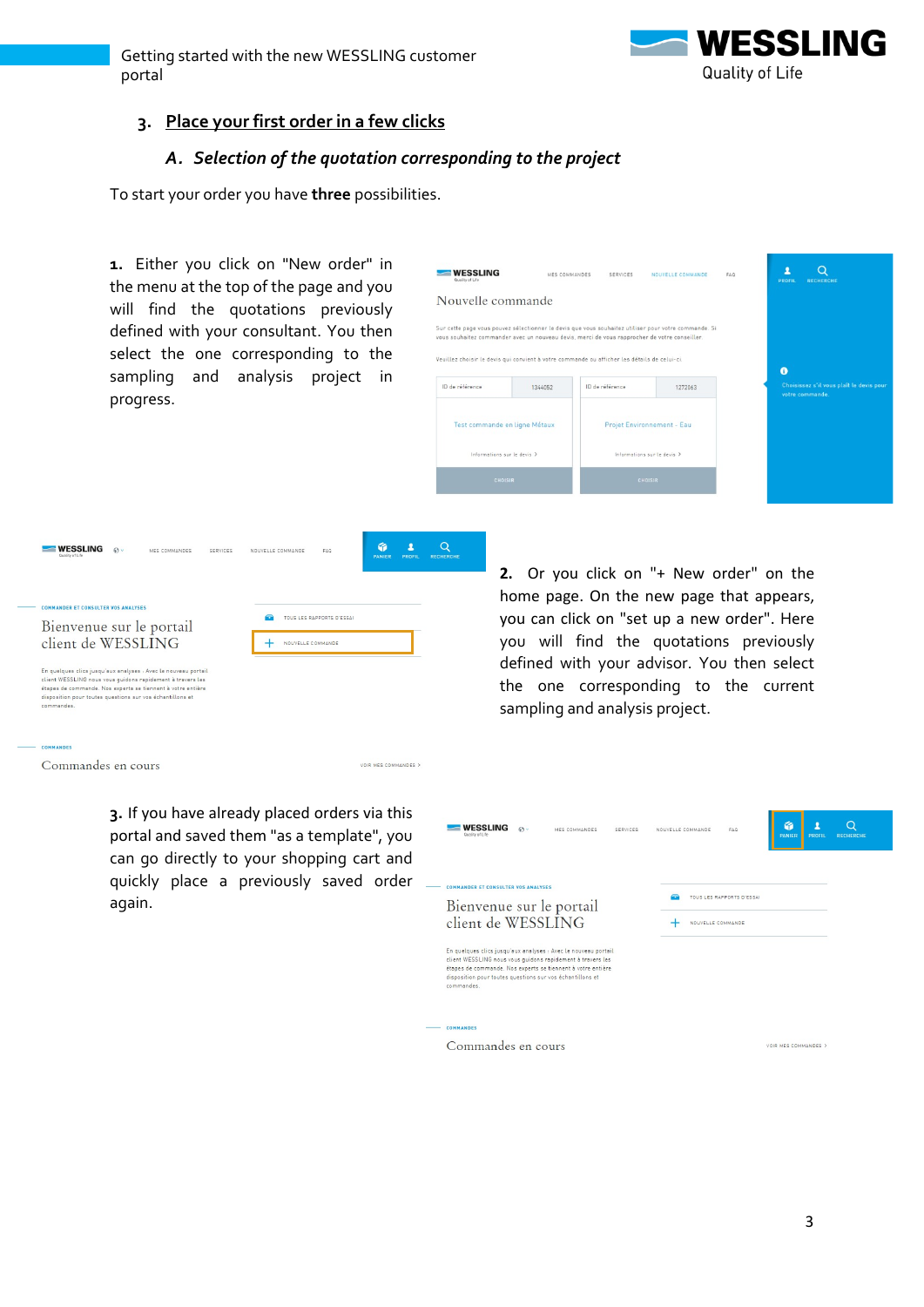

# *B. Define the framework of the order*

<span id="page-4-0"></span>Once you have selected the quote, you will be taken to a new page where you can specify your order by filling in the various information requested.

| NG<br>Quality of Life                         | MES COMMANDES<br>SERVICES                                                       | NOUVELLE COMMANDE                             | <b>FAQ</b> | PROFIL<br><b>RECHERCHE</b>                                        |
|-----------------------------------------------|---------------------------------------------------------------------------------|-----------------------------------------------|------------|-------------------------------------------------------------------|
| Créer une nouvelle commande                   |                                                                                 |                                               |            | 0<br>Veuillez nous informer sur les détails<br>de votre commande. |
| Votre dénomination de commande                |                                                                                 |                                               |            |                                                                   |
| J'ai<br>Nombre<br>prélévé(s) le<br>JJ/MM/AAAA | échantillon(s) de<br>Veuillez choisir s'il vous ptat ;                          |                                               |            |                                                                   |
| Les échantillons arriveront le                | JJ/MM/AAAA                                                                      | chez WESSLING                                 |            |                                                                   |
| Veuillez choisir s'il vous plat .             |                                                                                 |                                               |            |                                                                   |
| J'ai besoin des résultats jusqu'au            | JJ/MM/AAAA <b>in</b>                                                            |                                               |            |                                                                   |
|                                               | Y a-t-il d'autres informations sur votre commande que nous devrions connaître ? |                                               |            |                                                                   |
| <b>ANNULER</b>                                |                                                                                 | <b>INFORMATIONS SUR LES ÉCHANTILLONS &gt;</b> |            |                                                                   |

Then click on the "Sample Information" button at the end of the form to fill in the details of the samples.

<span id="page-4-1"></span>**Note: Please do not include several different matrices in one order. For example, if you want to order water and soil analyses, please place two separate orders.**

# *C. Adding and editing sample information*

## <span id="page-4-2"></span>**General information**

In the next step, you can modify the sample information (correct errors, adapt sample names or prefixes, add the sampler's name, etc.).

To do this, you have the choice of **three possibilities** - Remember to **use only** one **per order** to avoid losing the information you have previously entered:



#### **Do you only have a few samples to analyse?**

Then you can change the information manually for each sample.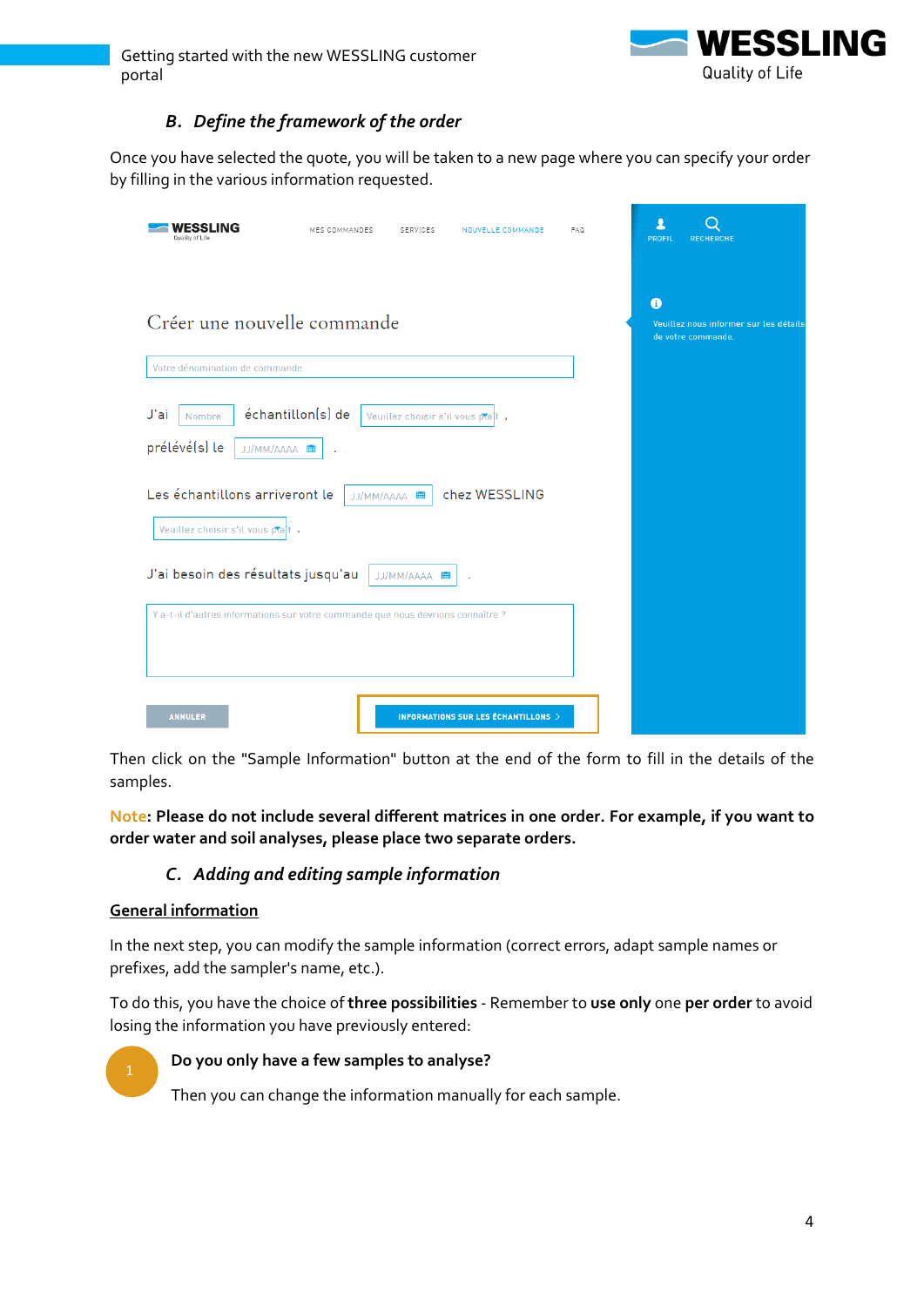

#### **Do you have several samples whose information does not differ much?**

Edit the information for all samples at once, remembering to click on This is a "apply to all samples" approach.

#### **You have a large number of samples to indicate.**

Download an excel file with the information according to our template. To do this, first download our template file without changing the columns and add the requested details.

#### **Remarks :**

- When you upload an excel file, the information provided by the file will overwrite any information you have entered manually.
- If your order needs to be processed urgently, please contact your dedicated customer service representative to confirm the deadline.

| WESSLING<br>Quality of Life                               | MES COMMANDES                                 | SERVICES | NOUVELLE COMMANDE       | FAQ                     | л<br>PROFIL<br><b>RECHERCHE</b> |  |
|-----------------------------------------------------------|-----------------------------------------------|----------|-------------------------|-------------------------|---------------------------------|--|
|                                                           | Définir les informations sur les échantillons |          |                         |                         |                                 |  |
| Analyse eau Rhône                                         |                                               |          |                         |                         |                                 |  |
| Changer pour tous les échantillons                        | $\overline{2}$                                |          | $\overline{C}$          | $\times$                |                                 |  |
| Préfixe pour les<br>échantillons :                        | Eau Rhône                                     |          | ञ                       | Apply to all<br>samples |                                 |  |
| Matrice:                                                  | Eau                                           | ٠        | ⊡                       |                         |                                 |  |
| Préleveur :                                               | Hédi                                          |          | ⊽                       |                         |                                 |  |
| Prélèvement :                                             | 14/01/2020                                    | m        | $\overline{\mathbf{v}}$ |                         |                                 |  |
| Livraison:                                                | 16/01/2020                                    | m        | $\overline{\mathbf{v}}$ |                         |                                 |  |
| La commande doit être<br>traitée pour le :                | 24/01/2020                                    | m        | $\overline{\mathbf{v}}$ |                         |                                 |  |
| La livraison aura lieu sur<br>le site de :                | Saint-Quentin-Fallavier                       |          | ⊽                       |                         |                                 |  |
| Télécharger des<br>informations sur les<br>échantillons : | 黒の                                            |          | 品の                      | 3                       |                                 |  |
| Eau Rhône 01                                              |                                               |          |                         |                         |                                 |  |
| Eau Rhône 02                                              |                                               |          |                         |                         |                                 |  |
| $\mathbf{1}$<br>Eau Rhône 03                              |                                               |          |                         |                         |                                 |  |
| AJOUTER D'AUTRES ÉCHANTILLONS                             |                                               |          |                         |                         |                                 |  |

#### <span id="page-5-0"></span>**Adding the barcodes of the bottles**

When defining the sample information, we recommend that you add the barcodes of the vials for better tracking.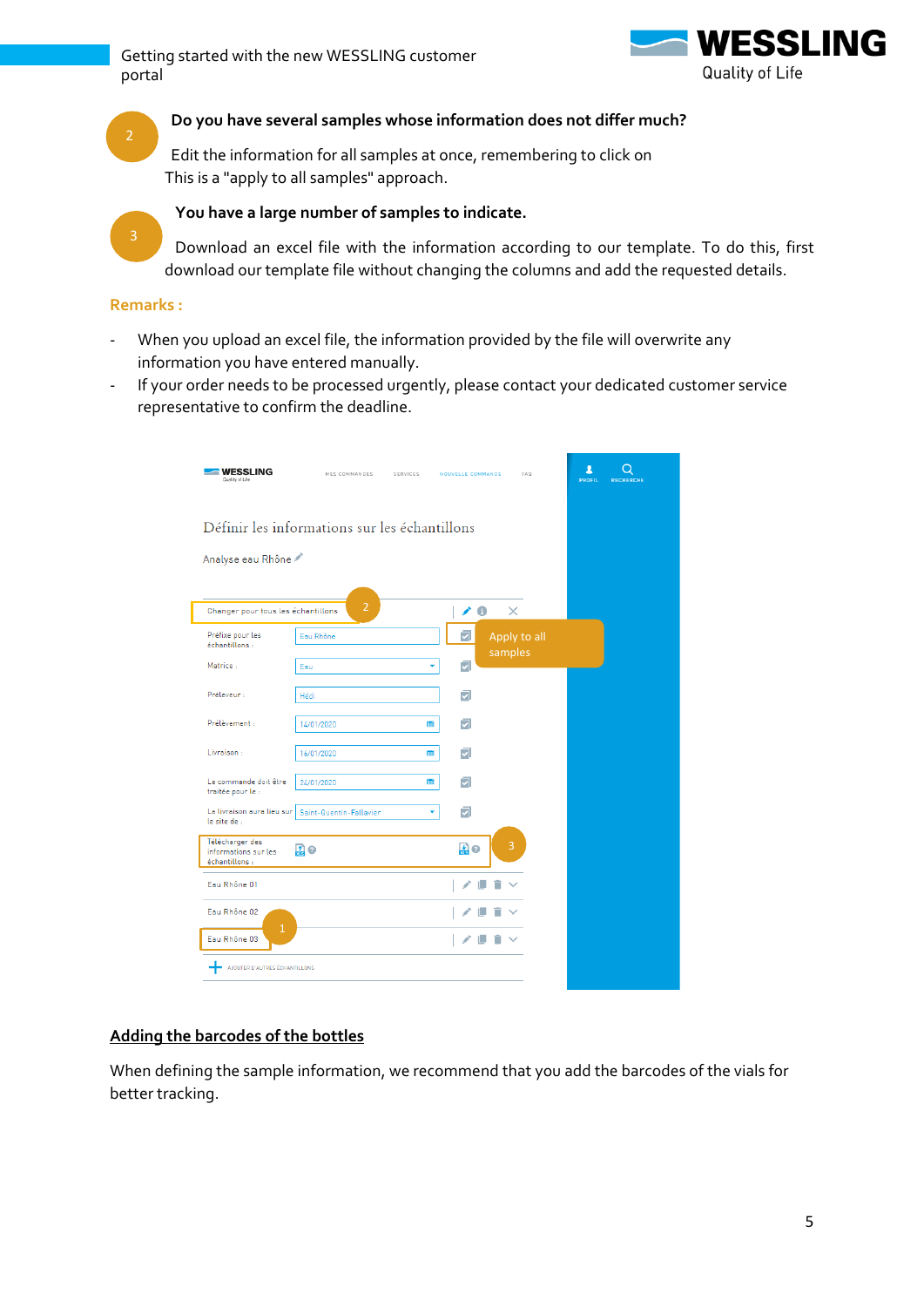

You can either insert it manually or use a barcode reader that we have configured. Do not hesitate to ask your dedicated customer service representative for such a reader!

| <b>WESSLING</b><br>Quality of Life<br>traitée pour le :               | MES COMMANDES<br>SERVICES                                                                                 | NOUVELLE COMMANDE | FAQ<br><b>RECHERCHE</b><br>PROFIL |
|-----------------------------------------------------------------------|-----------------------------------------------------------------------------------------------------------|-------------------|-----------------------------------|
| Votre commentaire :                                                   | Par ex. fortement contaminé, ou<br>suspicion d'amiante, ou toute<br>information utile pour la santé et la | $\mathbf{v}$      | Ask us for a                      |
| Code-barres                                                           | AJOUTER DES CODES-BARRES À L'ÉCHANTILLON                                                                  | ī                 | barcode<br>reader!                |
| Cet échantillon doit être mis en attente.<br>Attacher un fichier<br>℗ |                                                                                                           |                   |                                   |
| <b>SUPPRIMER</b>                                                      | <b>VALIDER</b>                                                                                            |                   |                                   |

# *D. Choose your analyses*

<span id="page-6-0"></span>Moving down the page, you then have the option to "choose the analyses" to be performed for the different samples by clicking on "to the choice of analyses".

**Note**: At this stage you still have the possibility of cancelling or interrupting your order, which will then be saved in the basket and can be finalised later. This voluntary cancellation can be particularly interesting if the sampler is not able to select the analyses to be carried out. In this way, the sampler prepares the order but leaves the project manager to validate and order the final analyses.

|                                                                                                                                                                                                                     |  |                                   |  | PROFIL | <b>RECHERCHE</b> |
|---------------------------------------------------------------------------------------------------------------------------------------------------------------------------------------------------------------------|--|-----------------------------------|--|--------|------------------|
| AJOUTER D'AUTRES ÉCHANTILLONS                                                                                                                                                                                       |  |                                   |  |        |                  |
|                                                                                                                                                                                                                     |  |                                   |  |        |                  |
|                                                                                                                                                                                                                     |  |                                   |  |        |                  |
|                                                                                                                                                                                                                     |  |                                   |  |        |                  |
|                                                                                                                                                                                                                     |  |                                   |  |        |                  |
| <b>CHOISIR LES ANALYSES</b><br>Voulez-vous procéder à un choix détaillé de votre<br>programme analytique ? Vous pouvez ici commander des<br>analyses spécifiques de votre devis ou choisir des packs<br>d'analyses. |  | <b>VERS LE CHOIX DES ANALYSES</b> |  |        |                  |
|                                                                                                                                                                                                                     |  |                                   |  |        |                  |
|                                                                                                                                                                                                                     |  |                                   |  |        |                  |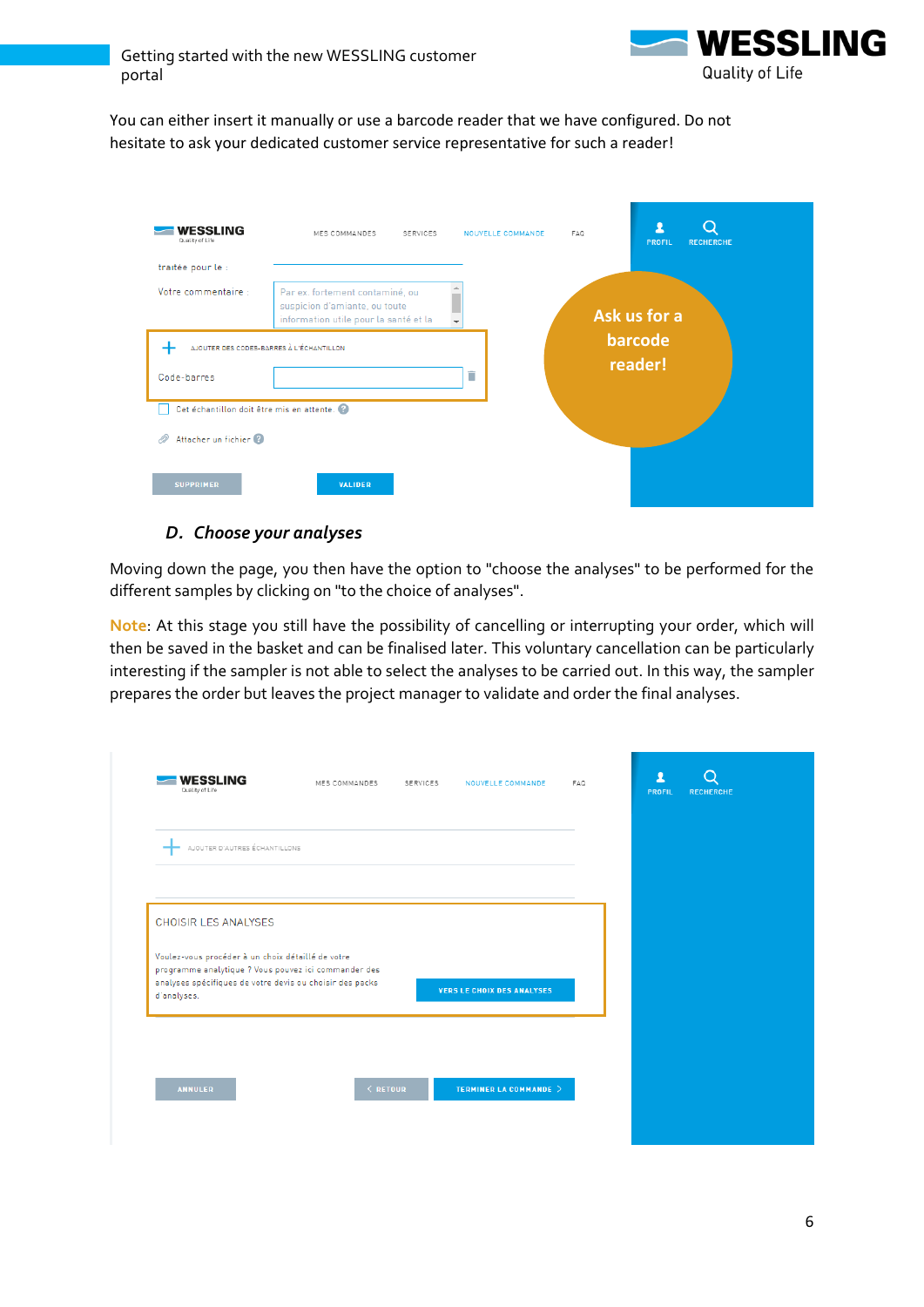

After clicking on "to test selection", the page entitled "Test selection" opens:

| <b>WESSLING</b><br>Quality of Life       | MES COMMANDES                                                                                                                                         | SERVICES     | NOUVELLE COMMANDE | FAQ               | <b>PROFIL</b> | <b>RECHERCHE</b> |
|------------------------------------------|-------------------------------------------------------------------------------------------------------------------------------------------------------|--------------|-------------------|-------------------|---------------|------------------|
|                                          |                                                                                                                                                       |              |                   |                   |               |                  |
| Choix des analyses                       |                                                                                                                                                       |              |                   |                   |               |                  |
| $\bigcirc$                               | Veuillez choisir les analyses pour votre échantillon. Vous pouvez marquer les lignes et les<br>colonnes pour un traitement plus rapide si nécessaire. |              |                   |                   |               |                  |
| Analyse eau Rhône                        |                                                                                                                                                       |              |                   |                   |               |                  |
| G<br>Devis<br>Projet Environnement - Eau | G<br>$\checkmark$<br>Eau Rhône 01                                                                                                                     | Eau Rhône 02 |                   | G<br>Eau Rhône 03 |               | Prix             |
| <b>ANALYSES D'EAUX</b>                   |                                                                                                                                                       |              |                   |                   |               |                  |

To view all the possible analyses for the different samples, click on the small chevron sign on the right of the page. This will act as a drop-down menu and you will see the different analyses. You can check or uncheck them for the sample displayed at the top of the column.

**Note** By clicking on the small "i" you have the possibility to see the complete service included in the selected analysis.

| $\bullet$                                           | V O                  | E 0                     | <b>E 0</b>               |                               |
|-----------------------------------------------------|----------------------|-------------------------|--------------------------|-------------------------------|
| Devis<br>Projet Environnement - Eau                 | Eau Rhône 01         | Eau Rhône 02            | Eau Rhône 03             | Prix                          |
| o<br>Manganèse dissous                              | $\blacktriangledown$ |                         |                          | 52.00 €                       |
| G<br>٠<br>Manganèse total                           | $\checkmark$         | $\blacktriangledown$    |                          | 104,00 €                      |
| O<br>$\equiv$<br>Chrome VI                          | $\checkmark$         | $\overline{\smile}$     |                          | 58,00 €                       |
| Ω<br>$\overline{a}$<br>PCB [7]: 28, 52, 101, 118, 1 | $\blacktriangledown$ | $\overline{\checkmark}$ |                          | 116,00 €                      |
| Θ<br>$\overline{\phantom{0}}$<br>DCO                | $\blacktriangledown$ |                         | $\overline{\mathsf{v}}$  | 38,00 €                       |
| ٠<br>o<br>COT                                       | $\blacktriangledown$ |                         | $\overline{\mathsf{v}}$  | 56,00 €                       |
|                                                     |                      |                         | Montant de la commande : | 604,00€                       |
| <b>ANNULER</b>                                      |                      |                         | $\langle$ RETOUR         | <b>VÉRIFIER LA COMMANDE</b> > |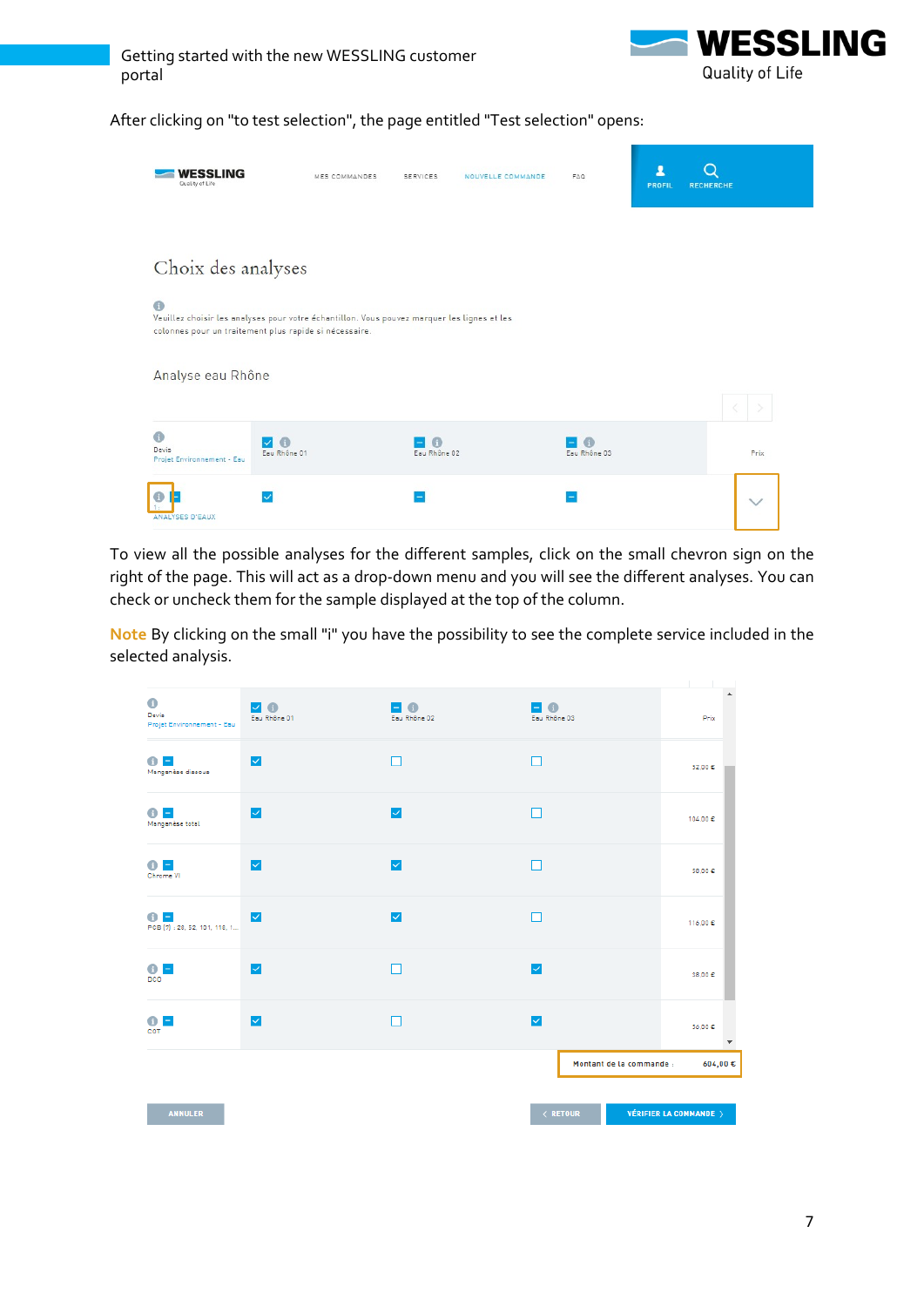

<span id="page-8-0"></span>Here you have control over the total cost of the tests you are about to order and you can proceed to the final stage of the order by clicking on "check order".

# *E. Summary of your order*

You will then have a summary of the order so that you can check it one last time before sending.

Here you have the possibility to correct the information entered in case of error or omission, simply by clicking on "back".

| <b>WESSLING</b><br>Quality of Life         | MES COMMANDES<br>SERVICES<br>NOUVELLE COMMANDE                                  | FAQ           | л<br>PROFIL<br><b>RECHERCHE</b> |
|--------------------------------------------|---------------------------------------------------------------------------------|---------------|---------------------------------|
| Montant commande HT<br>÷.                  | 604,00€                                                                         |               |                                 |
| La livraison aura lieu<br>sur le site de : | Saint-Quentin-Fallavier                                                         |               |                                 |
| La commande doit être<br>traitée pour le : | 24/01/2020                                                                      |               |                                 |
| Vos coordonnées                            |                                                                                 |               |                                 |
| Numéro de client                           | 75524                                                                           |               |                                 |
| Nom:                                       | Sagessa Raesch                                                                  |               |                                 |
| Entreprise :<br>$N^{\circ}$ / Rue:         | Clients et partenaires<br>5 rue de la terre de feu                              |               |                                 |
| Code postal / Ville :                      | 91940 Les Ulis                                                                  |               |                                 |
| Adresse e-mail                             | sagessa.raesch@wessling.fr                                                      |               |                                 |
| Numéro de téléphone :                      |                                                                                 |               |                                 |
| Votre message (facultatif)                 |                                                                                 |               |                                 |
|                                            | Y a-t-il d'autres informations sur votre commande que nous devrions connaître ? |               |                                 |
|                                            |                                                                                 |               |                                 |
|                                            |                                                                                 |               |                                 |
|                                            |                                                                                 | <b>Replay</b> |                                 |
| Modèle                                     |                                                                                 | this<br>order |                                 |
| Nom:                                       |                                                                                 |               |                                 |
|                                            | Analyse eau Rhône                                                               |               |                                 |
|                                            | <b>ENREGISTRER EN TANT QUE MODÈLE</b>                                           |               |                                 |
|                                            |                                                                                 |               |                                 |
| <b>ANNULER</b>                             | $\langle$ RETOUR<br><b>VALIDER LA COMMANDE &gt;</b>                             |               |                                 |

# *How often do you place this order?*

So remember to save it as a "template" before validating it. It will then be available in your basket and you will be able to repeat it quickly afterwards.